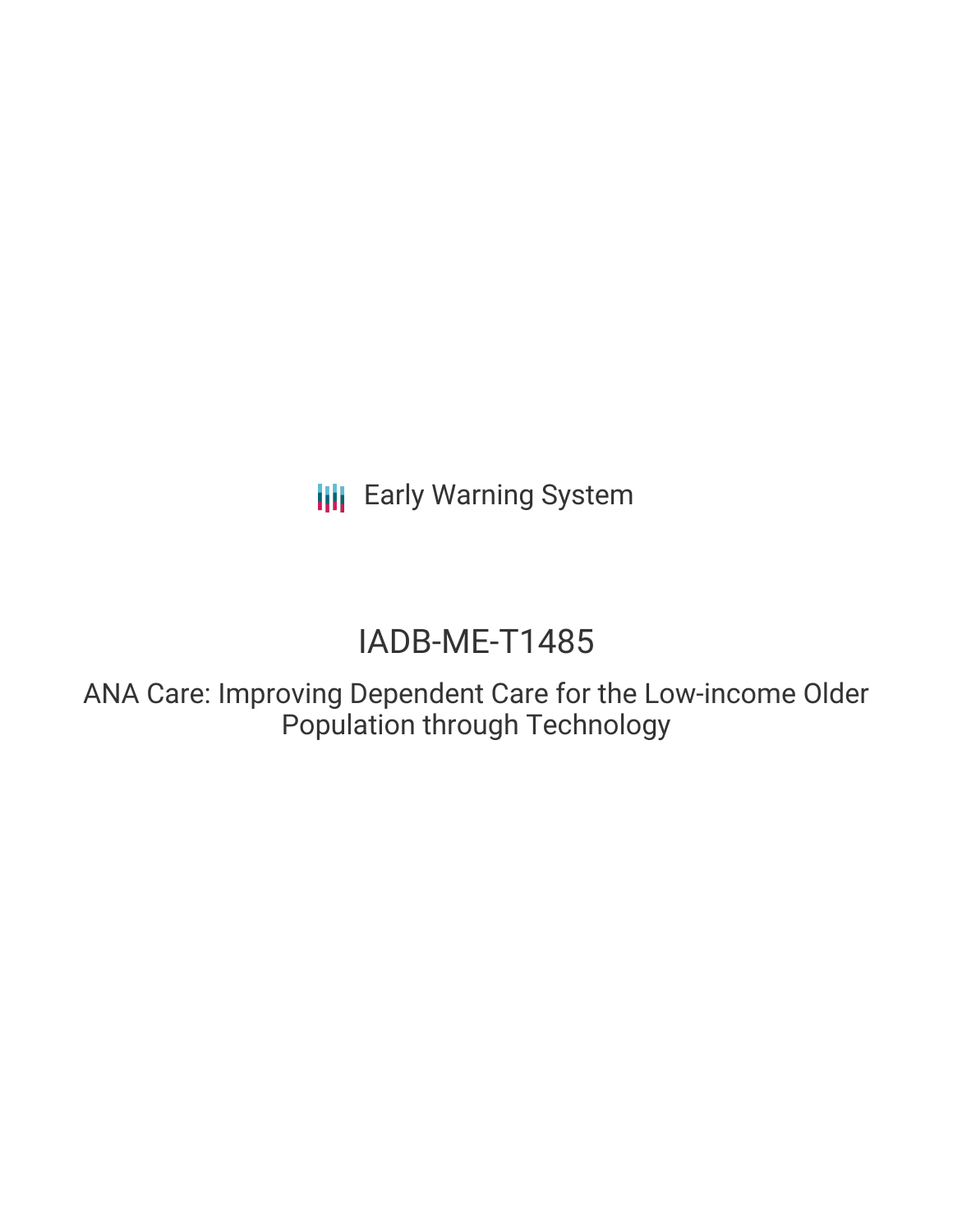

# **Quick Facts**

| <b>Countries</b>               | Mexico                                      |
|--------------------------------|---------------------------------------------|
| <b>Financial Institutions</b>  | Inter-American Development Bank (IADB)      |
| <b>Status</b>                  | Active                                      |
| <b>Bank Risk Rating</b>        | U                                           |
| <b>Voting Date</b>             | 2022-05-02                                  |
| <b>Borrower</b>                | Government of Mexico                        |
| <b>Sectors</b>                 | Education and Health, Technical Cooperation |
| <b>Investment Type(s)</b>      | <b>Advisory Services</b>                    |
| <b>Investment Amount (USD)</b> | \$0.09 million                              |
| <b>Project Cost (USD)</b>      | $$0.16$ million                             |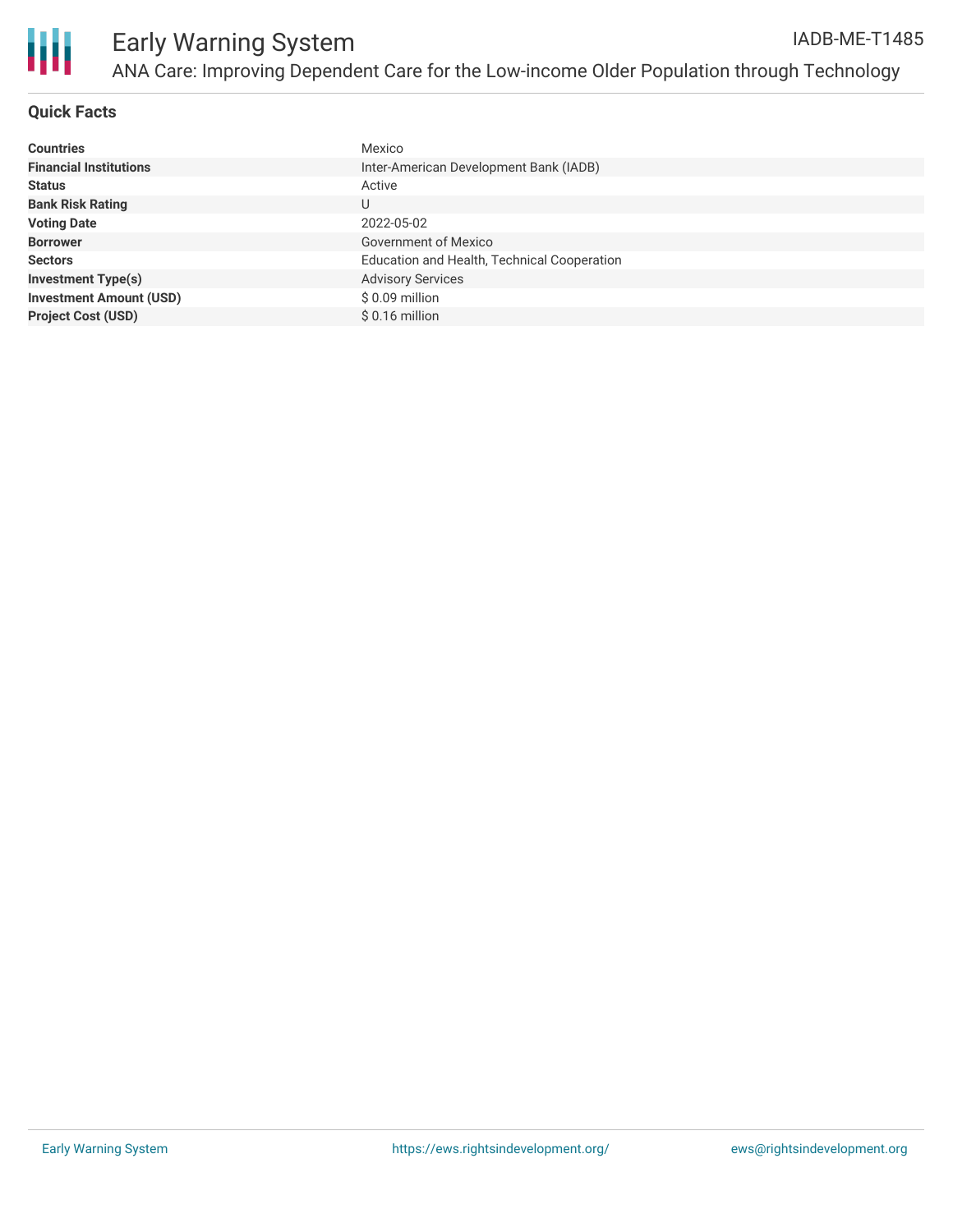

# **Project Description**

The project consists of upgrading the ANA (Automated Nursing Assistant) solution into a SaaS (Software as a Service) strengthening it with components that will help private and public organizations empower untrained caregivers and families to improve health while reducing costs and burden and accelerating the scaling of the service. The project contemplates providing the platform to partners (Homecare companies and medical groups) that will use it to monitor, guide, and train atleast 1,000 vulnerable elders with chronic conditions and their caregivers in low-income communities both in urban and suburban areas throughout Mexico.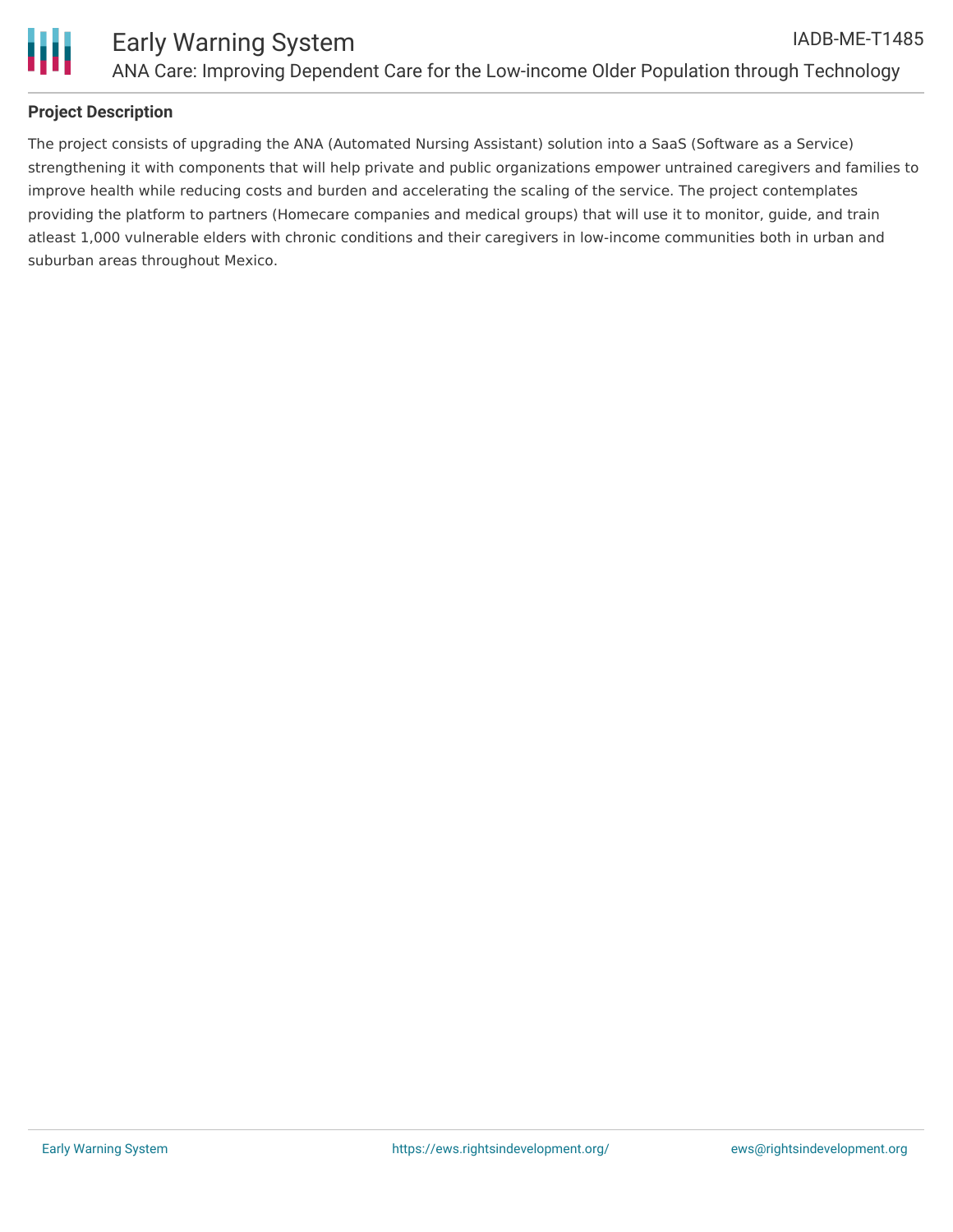

### **Investment Description**

• Inter-American Development Bank (IADB)

The country's counterpart amount to USD 76,000.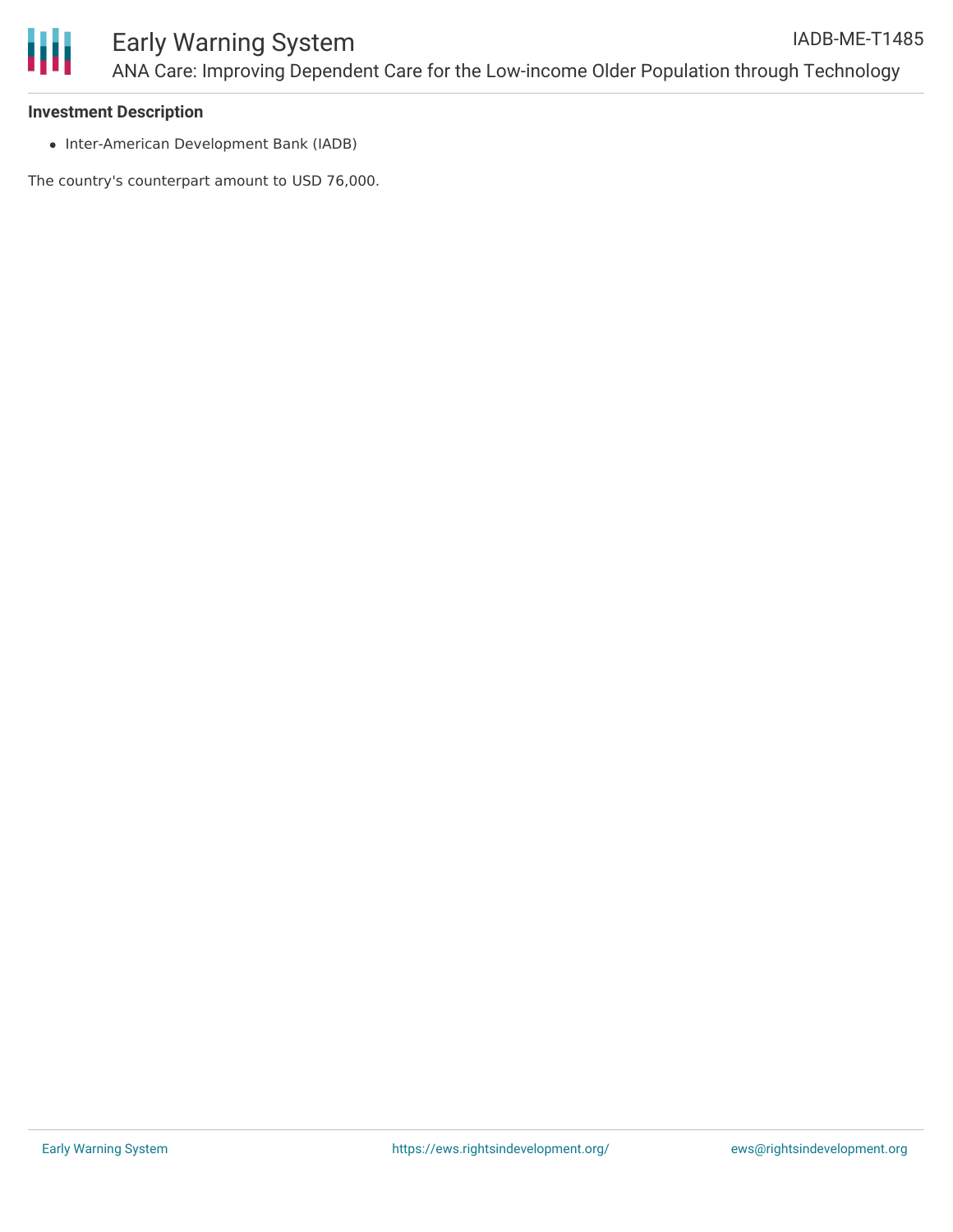# **Contact Information**

# ACCOUNTABILITY MECHANISM OF IADB

The Independent Consultation and Investigation Mechanism (MICI) is the independent complaint mechanism and fact-finding body for people who have been or are likely to be adversely affected by an Inter-American Development Bank (IDB) or Inter-American Investment Corporation (IIC)-funded project. If you submit a complaint to MICI, they may assist you in addressing the problems you raised through a dispute-resolution process with those implementing the project and/or through an investigation to assess whether the IDB or IIC is following its own policies for preventing or mitigating harm to people or the environment. You can submit a complaint by sending an email to MICI@iadb.org. You can learn more about the MICI and how to file a complaint at http://www.iadb.org/en/mici/mici,1752.html (in English) or http://www.iadb.org/es/mici/mici,1752.html (Spanish).